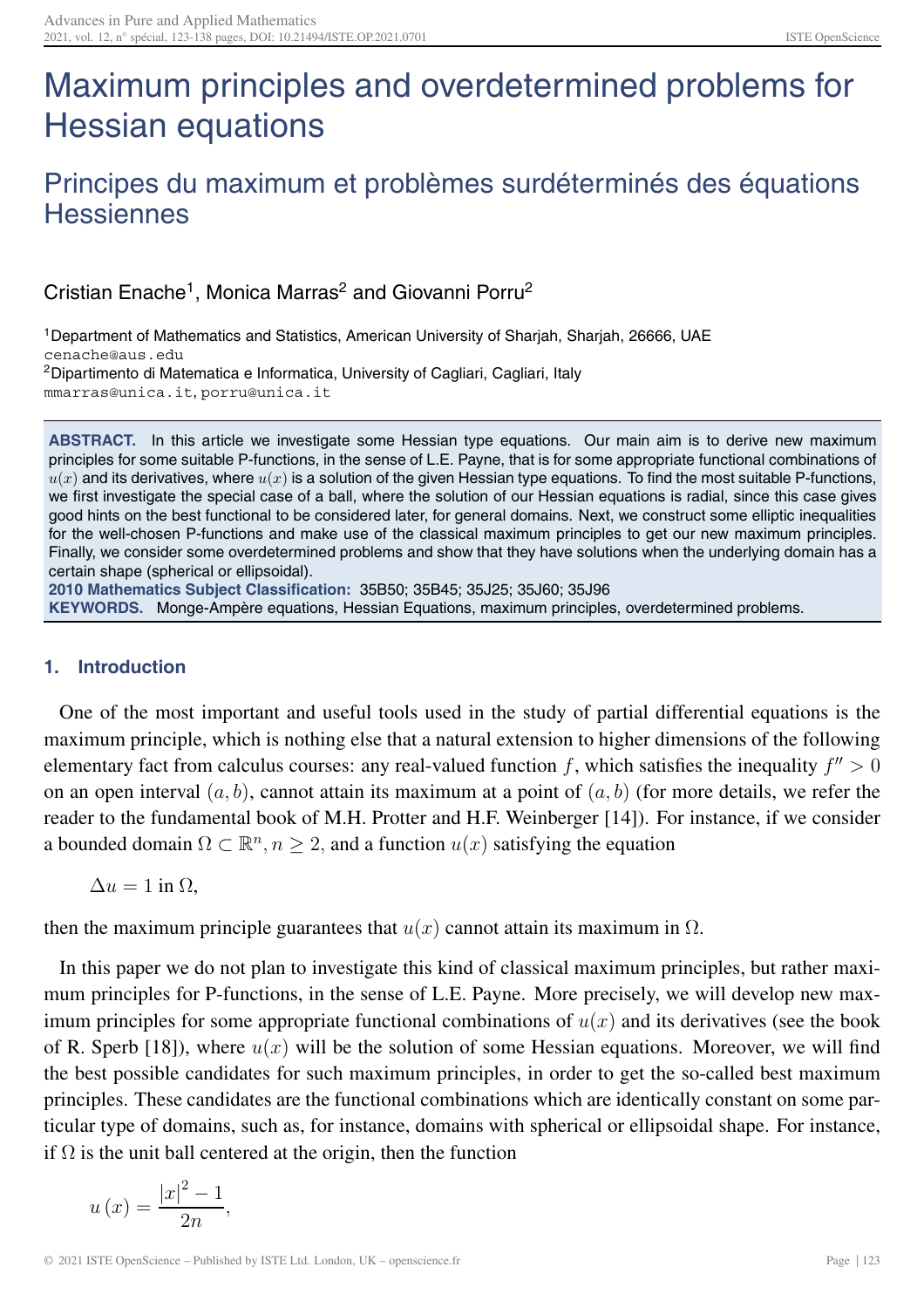satisfies  $\Delta u = 1$  in  $\Omega$ . Moreover, one can easily notice that the auxiliary functional defined as

$$
\phi(x) := |\nabla u|^2 - \frac{2}{n}u,
$$

is identically constant on  $\Omega$ . Therefore, a question of interest is to investigate what is happening with the P-function  $\phi$  when  $\Omega$  is not a ball, but any other general domain. In such a case, for a general bounded domain  $\Omega$ , C. Miranda proved that  $\phi(x)$  satisfies a maximum principles, in the sense that  $\phi(x)$  attains its maximum value on  $\partial\Omega$ , the boundary of  $\Omega$  (see R. Sperb [18]).

Such maximum principles for appropriate P-functions have several important applications. First of all, they are very useful in getting isoperimetric estimates. For instance, when  $u(x)$  also satisfies a Dirichlet boundary condition, that is  $u = 0$  on  $\partial\Omega$ , and  $\Omega$  is a strictly convex domain, then one can use the above mentioned Miranda's maximum principle and some computations in normal coordinates with respect to  $\partial\Omega$ , to obtain the following estimates (see R. Sperb, Ch. 6 [18]):

$$
|\nabla u|\leq \frac{1}{nH_{\min}},\qquad u(x)\geq -\frac{1}{2nH_{\min}^2},
$$

where  $H_{\text{min}}$  is the minimum value of the mean curvature of  $\partial\Omega$ . These estimates are isoperimetric, since the equality holds if and only if  $\Omega$  is a ball. The sufficient condition can be proved by using a second interesting application of the maximum principle for  $\phi(x)$ . Obviously, if we have equality above, then  $u(x)$  satisfies the following overdetermined problem

$$
\begin{cases}\n\Delta u = 1 \text{ in } \Omega, \\
u = 0 \text{ on } \partial\Omega, \\
|\nabla u| = c = const. \text{ on } \partial\Omega.\n\end{cases}
$$

It was proved by J. Serrin, in a seminal paper [17], that this problem has a solution if and only if  $\Omega$  is a ball. His method of proof is based on the classical maximum principle and the moving plane method. In a subsequent paper [19], H.F. Weinberger proved the same result making use of the maximum principle for  $\phi(x)$ , mentioned above. More precisely, using the boundary conditions on  $u(x)$  and  $|\nabla u(x)|$ , the maximum principle implies that

either 
$$
(I) \phi(x) < c
$$
 in  $\Omega$ , or  $(II) \phi(x) \equiv c$  on  $\Omega$ .

Next, using a Pohozaev type identity,  $(I)$  can be ruled out, so from  $(II)$  we get that

$$
\Delta\phi\left(x\right) = 0 \text{ in } \Omega,
$$

which implies that  $D^2u = \frac{1}{n}I_n$ , so u is radial and  $\Omega$  is a ball.

Finally, let us mention that the above maximum principle for  $\phi$  and its applications have been extended by many authors to more general classes of nonlinear equations in divergence form (see [13], [18] and the references therein). The aim of this paper is to bring some new contributions, by extending such results to some fully nonlinear equations of Hessian type.

The paper is organized as follows. In Section 2, we first analyze the case of the ball, which gives inspiring hints about the P-functions to be considered. Thereafter, we develop some maximum principles for such P-functions. In Section 3, we consider some overdetermined problems and find the shapes of the underlying domain  $\Omega$  for which we have solutions.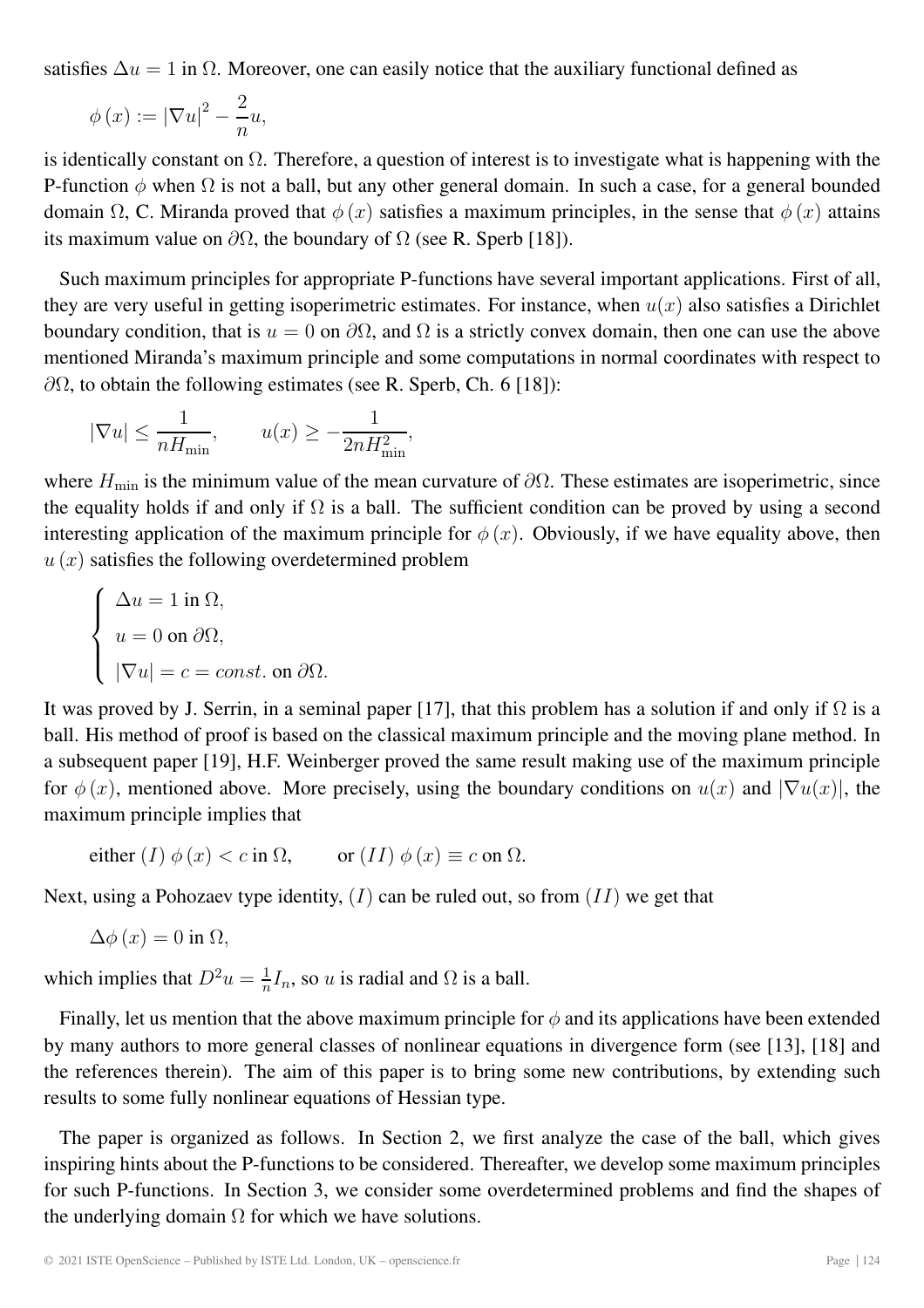Throughout this paper the summation convention over repeated indices is employed and the following notations are adopted:  $u_i = \partial u / \partial x_i$ ,  $u_{ij} = \partial^2 u / (\partial x_i \partial x_j)$ . Using these notations we have, for instance,

$$
u_{ij}u_iu_j = \sum_{i=1}^n \sum_{j=1}^n \frac{\partial^2 u}{\partial x_i \partial x_j} \frac{\partial u}{\partial x_i} \frac{\partial u}{\partial x_j}.
$$

#### **2. Maximum principles**

Let  $\Omega$  be a bounded domain in  $\mathbb{R}^n$ ,  $n \geq 2$ , and let  $\kappa_1, \dots, \kappa_{n-1}$  be the principal curvatures of the boundary  $\partial\Omega$  at a point  $x \in \partial\Omega$ . The  $\kappa$ -th curvature of  $\partial\Omega$  at the point x is defined as

 $H_{(\kappa)} := H_{(\kappa)}(\kappa_1, \cdots, \kappa_{n-1}),$ 

where  $H_{(\kappa)}(\kappa_1,\cdots,\kappa_{n-1})$  denotes the  $\kappa$ -th elementary symmetric function of the curvatures  $\kappa_1,\cdots,\kappa_{n-1}$ . We say that  $\Omega$  is  $\kappa$ -convex if  $H_{(i)}(\kappa_1, \dots, \kappa_{n-1}) \geq 0$  for  $i = 1, \dots, \kappa$  and for every  $x \in \partial \Omega$ . In this paper we assume  $\Omega$  to be  $\kappa$ -convex.

Let us recall the definition of  $\kappa$ -convex functions in  $\Omega$ . If  $u = u(x)$  is a  $C^2$  function, let  $\lambda_1, \dots, \lambda_n$ be the eigenvalues of the Hessian matrix  $D^2u$  and  $\sigma_{(\kappa)}$  be the  $\kappa$ -th elementary symmetric function of the eigenvalues  $\lambda_1, \dots, \lambda_n$ . Then we say that u is  $\kappa$ -convex if  $\sigma_{(i)} \geq 0$  for  $i = 1, \dots, \kappa$  and for every  $x \in \Omega$ .

Let us now consider the following Hessian problem:

$$
\sigma_{(\kappa)}(D^2u) = f(u) \text{ in } \Omega, \ u = 0 \text{ on } \partial\Omega,
$$
 (1)

where f is a positive smooth function. We have  $\sigma_{(1)} = \Delta u$  and  $\sigma_{(n)} = \det(D^2u)$ . We say that a solution u of (1) is admissible if it is  $\kappa$ -convex. We refer to [16] for a discussion on existence and uniqueness of Problem (1).

Next, let us recall the definition of the *ν*-th Newton tensor associated with the Hessian matrix  $D^2u$ .

$$
T_{(\nu)} := \sigma_{(\nu)}I - T_{(\nu-1)}D^2u, \quad \nu = 1, \cdots, n, \quad T_{(0)} := I,
$$

where  $I$  is the identity matrix. An useful equation is the following (see [15])

$$
\frac{\partial \sigma_{(\nu)}}{\partial u_{ij}} = T^{ij}_{(\nu-1)}, \quad i, j = 1, \cdots, n.
$$

Since  $D^2u$  is symmetric, also the matrices  $T_{(\nu)}$  are symmetric.

For  $1 \leq \nu \leq \kappa$ , we consider the P-function

$$
\phi(x) := T_{(\nu-1)}^{kl} u_k u_l - 2 \binom{n-1}{\nu-1} \binom{n}{\kappa}^{-\frac{\nu}{\kappa}} \int\limits_0^u f^{\frac{\nu}{\kappa}}(t) dt,\tag{2}
$$

as well as the P-function

$$
\psi(x) := T_{(\nu-1)}^{kl} u_k u_l - 2 \binom{n-1}{\nu-1} \binom{n}{\kappa}^{-\frac{\nu}{\kappa}} c_0^{\frac{\nu}{\kappa}} u,
$$
\n(3)

where  $c_0 = f(m_0)$ ,  $m_0 = \min_{\Omega} u(x)$ . We note that when f is a constant,  $\phi(x) = \psi(x)$ .

In this section we investigate the following problem: Do these P-functions,  $\phi$  and  $\psi$ , attain their maximum or minimum values at the boundary  $\partial\Omega$ ?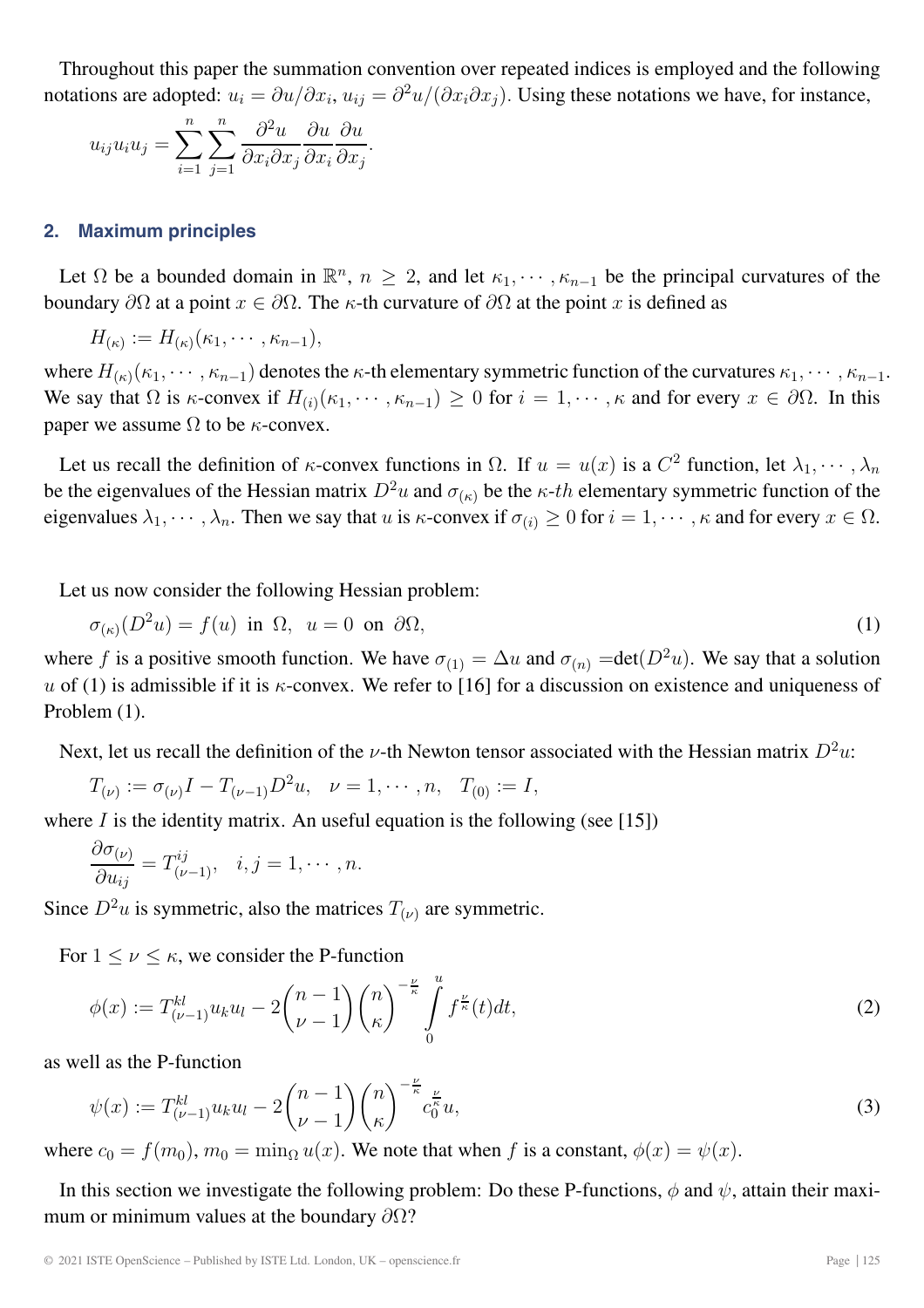# *2.1. The radial case*

In this subsection we'll investigate the case of a ball and obtain the following result:

**Theorem 2.1.** *Let*  $\Omega$  *be a ball,* u *be a (radial) solution of (1),*  $\phi$  *be the P-functions defined in (2) and*  $\psi$ *be the P-function defined in (3) We have:* (*i*) *if*  $f(t)$  *is non-decreasing, then*  $\phi'(r) \geq 0$ ;

(*ii*) if  $f(t)$  is non-increasing, then  $\phi'(r) \leq 0$ ; (*iii*) if  $f(t)$  is non-decreasing, then  $\psi'(r) \geq 0$ .

*Proof.* We note that our equation (1) as well as our P-functions (2) and (3) are invariant under a rigid rotation. Therefore, we can assume  $x = (r, 0, \dots, 0)$  and we thus have

$$
u_1 = u', \ \ u_i = 0 \ \ i = 2, \cdots, n,
$$

respectively

$$
D^2 u = \text{diag}\left\{u'', \frac{u'}{r}, \cdots, \frac{u'}{r}\right\}.
$$
\n<sup>(4)</sup>

Let us consider first the P-function  $\phi(x)$ , defined in (2), which can be written now as

$$
\phi(r) = T_{(\nu-1)}^{11}(u')^2 - \alpha \int_{0}^{u} f(t)^{\frac{\nu}{\kappa}} dt,
$$

where

$$
\alpha := 2\binom{n-1}{\nu-1}\binom{n}{\kappa}^{-\frac{\nu}{\kappa}}
$$

. We claim that

$$
T_{(\nu)}^{11} = \binom{n-1}{\nu} \left(\frac{u'}{r}\right)^{\nu}, \quad \nu = 0, \cdots, n-1. \tag{5}
$$

Indeed, the relation is true (trivially) for  $\nu = 0$ . Next, we proceed by induction, assuming that (5) holds for  $\nu - 1$ , that is,

$$
T^{11}_{(\nu-1)} = {n-1 \choose \nu-1} \left(\frac{u'}{r}\right)^{\nu-1}.
$$

Since

$$
T_{(\nu)} = \sigma_{(\nu)}I - T_{(\nu-1)}D^2u,
$$

by (4) we find

$$
T_{(\nu)}^{11} = {n-1 \choose \nu-1} u'' \left(\frac{u'}{r}\right)^{\nu-1} + {n-1 \choose \nu} \left(\frac{u'}{r}\right)^{\nu} - {n-1 \choose \nu-1} u'' \left(\frac{u'}{r}\right)^{\nu-1}.
$$

After simplification we find (5), and the claim is proved.

So, we can write

$$
\phi(r) = {n-1 \choose \nu-1} \frac{(u')^{\nu+1}}{r^{\nu-1}} - \alpha \int_{0}^{u} f^{\frac{\nu}{\kappa}}(t) dt,
$$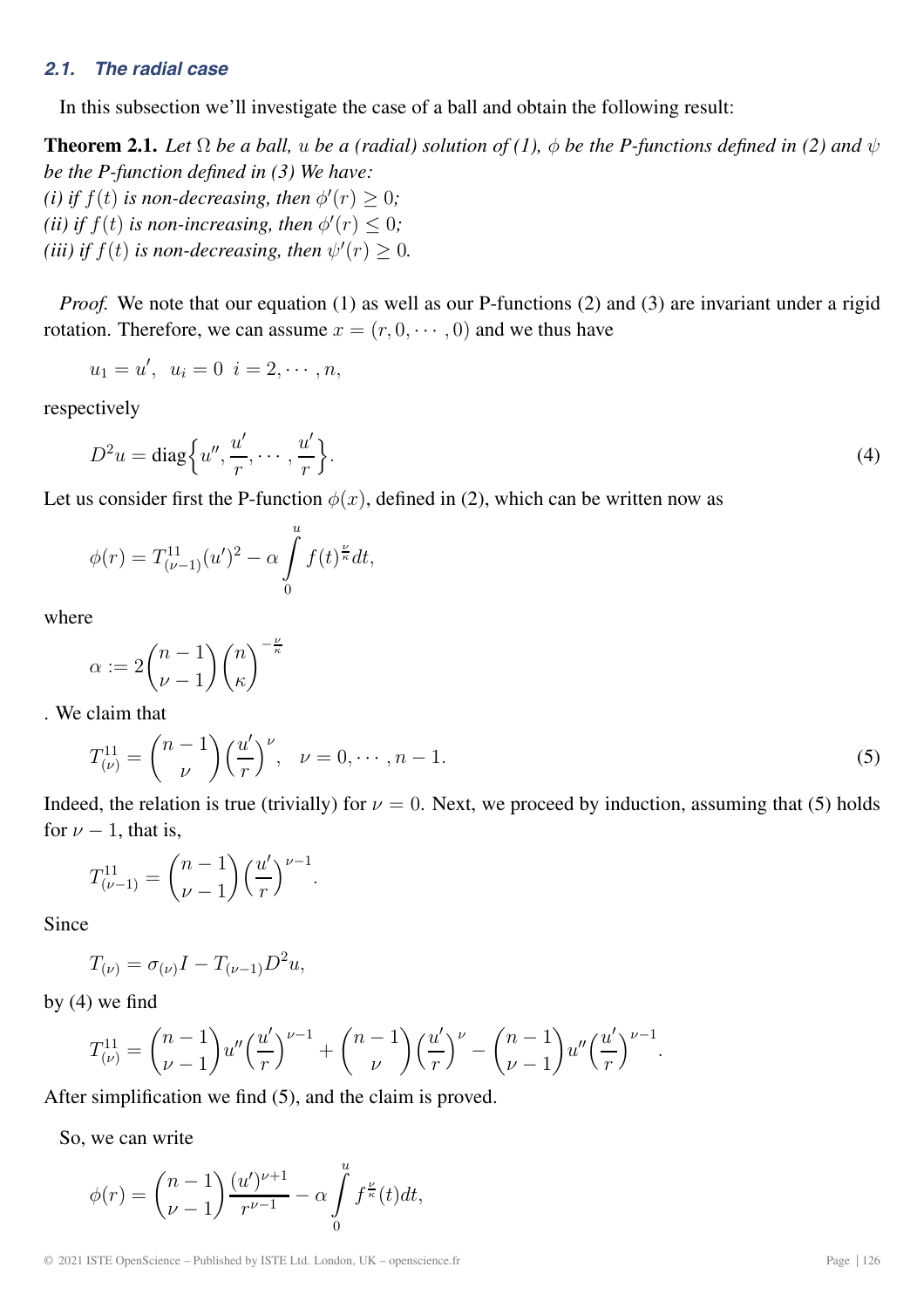and obtain

$$
\phi'(r) = u'\left\{ \binom{n-1}{\nu-1} \left[ (\nu+1)\left(\frac{u'}{r}\right)^{\nu-1} u'' - (\nu-1)\left(\frac{u'}{r}\right)^{\nu} \right] - \alpha f^{\frac{\nu}{\kappa}} \right\}.
$$
\n
$$
\tag{6}
$$

Equation (1) in the radial case reads as

$$
\binom{n-1}{\kappa-1} \left(\frac{u'}{r}\right)^{\kappa-1} u'' + \binom{n-1}{\kappa} \left(\frac{u'}{r}\right)^{\kappa} = f,\tag{7}
$$

from which we find

$$
\left(\frac{u'}{r}\right)^{\kappa-1}u'' = \binom{n-1}{\kappa-1}^{-1} \left(f - \binom{n-1}{\kappa} \left(\frac{u'}{r}\right)^{\kappa}\right).
$$

Insertion of the latter equation into (6) yields

$$
\phi'(r) = u' \left\{ \binom{n-1}{\nu-1} \left[ (\nu+1) \binom{n-1}{\kappa-1}^{-1} \left( \binom{\frac{u'}{r}^{\nu-\kappa}}{r} f - \binom{n-1}{\kappa} \binom{\frac{u'}{\nu}}{r}^{\nu} \right] - (\nu-1) \left( \frac{\frac{u'}{r} \right)^{\nu}} \right] - \alpha f^{\frac{\nu}{\kappa}} \right\}.
$$
\n(8)

By (7) we have

$$
k\left(\frac{u'}{r}\right)^{\kappa-1}u'' + (n-\kappa)\left(\frac{u'}{r}\right)^{\kappa} = k\left(\frac{n-1}{\kappa-1}\right)^{-1}f,
$$

$$
\left((u')^{\kappa}\right)' + \frac{n-\kappa}{r}(u')^{\kappa} = r^{\kappa-1}k\left(\frac{n-1}{\kappa-1}\right)^{-1}f,
$$

and

$$
\left(r^{n-\kappa}(u')^{\kappa}\right)' = r^{n-1}k\binom{n-1}{\kappa-1}^{-1}f.\tag{9}
$$

Since  $u'(0) = 0$ , from (9) we find that  $u'(r) > 0$ . If  $f(t)$  is non-decreasing then  $f(u(r))$  if nondecreasing. Therefore, integrating (9) we find

$$
r^{n-\kappa}(u')^{\kappa} \le \frac{r^n}{n} k \binom{n-1}{\kappa-1}^{-1} f,
$$

and

$$
\left(\frac{u'}{r}\right)^{\kappa} \le \binom{n}{\kappa}^{-1} f. \tag{10}
$$

Insertion of the latter estimate into (8) yields

$$
\phi'(r) \ge u' \left\{ \binom{n-1}{\nu-1} \left[ (\nu+1) \binom{n-1}{\kappa-1}^{-1} \left[ \binom{n}{\kappa} - \binom{n-1}{\kappa} \right] - \binom{n-1}{\kappa} \right] - (\nu-1) \left[ \binom{n}{\kappa}^{-\frac{\nu}{\kappa}} - \alpha \right] f^{\frac{\nu}{\kappa}}.
$$

Since

$$
\binom{n-1}{\kappa-1}^{-1} \left[ \binom{n}{\kappa} - \binom{n-1}{\kappa} \right] = 1,
$$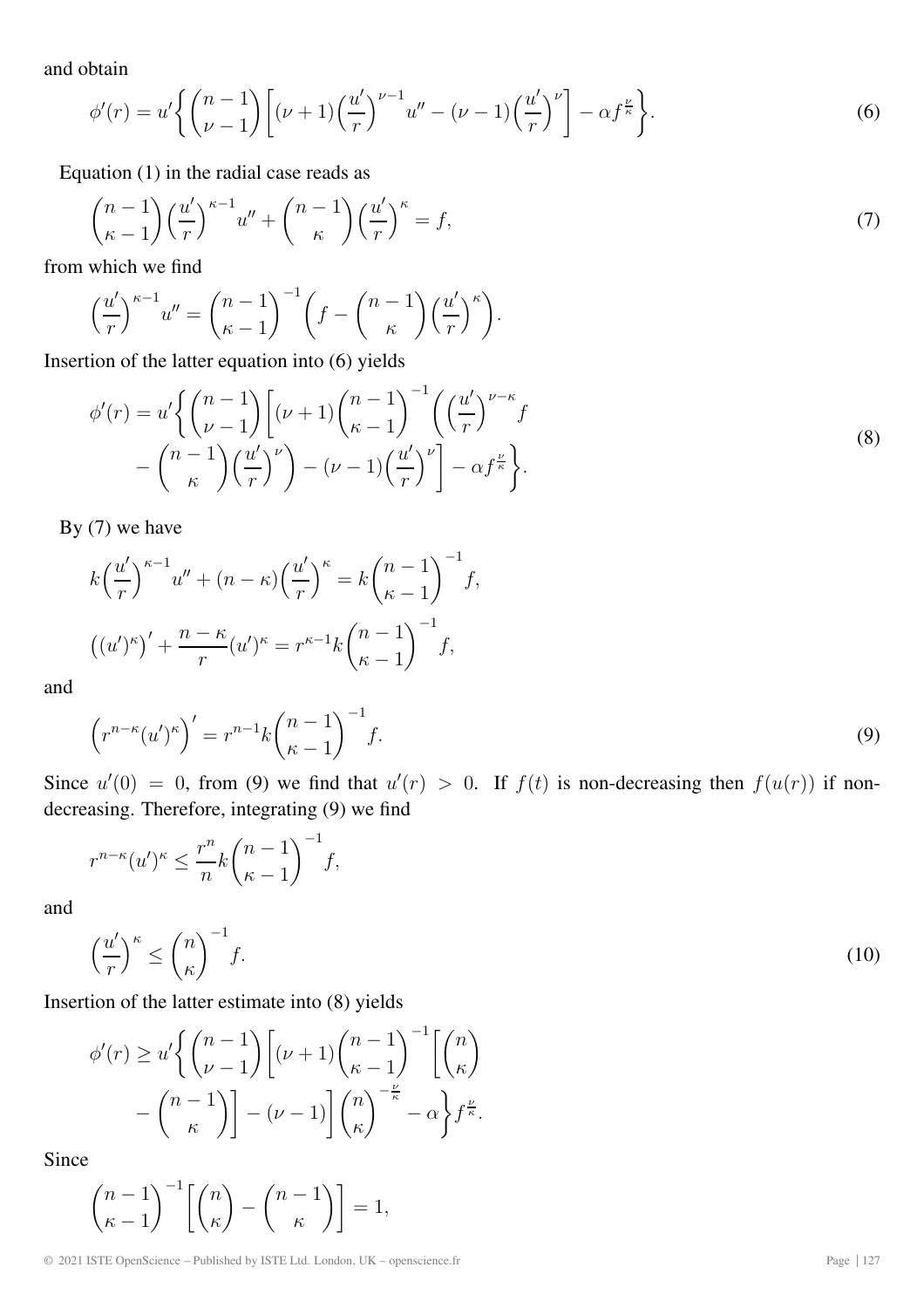recalling the value of  $\alpha$  we find

$$
\phi'(r) \ge u' \left\{ 2\binom{n-1}{\nu-1} \binom{n}{\kappa}^{-\frac{\nu}{\kappa}} - \alpha \right\} f^{\frac{\nu}{\kappa}} = 0. \tag{11}
$$

Part (i) of the theorem is proved.

If  $f(t)$  is non-increasing then  $f(u(r))$  if non-increasing. Integrating (9) now we find

$$
\left(\frac{u'}{r}\right)^{\kappa} \ge \binom{n}{\kappa}^{-1}f.
$$

Insertion of the latter estimate into (8) yields

$$
\phi'(r) \le u' \bigg\{ 2\binom{n-1}{\nu-1} \binom{n}{\kappa}^{-\frac{\nu}{\kappa}} - \alpha \bigg\} f^{\frac{\nu}{\kappa}} = 0.
$$

Part (ii) of the theorem is proved.

The proof of the result for  $\psi$  is similar. If  $f(t)$  is non-decreasing, in place of (11) we find

$$
\psi'(r) \ge u' 2 \binom{n-1}{\nu-1} \binom{n}{\kappa}^{-\frac{\nu}{\kappa}} \left\{ f^{\frac{\nu}{\kappa}} - c_0^{\frac{\nu}{\kappa}} \right\} \ge 0,
$$

and the part (iii) of the theorem is also proved.  $\Box$ 

**Remark.** If  $f(t)$  is non-increasing, then one can find  $\psi'(r) \leq 0$ , provided that the constant  $c_0 = f(m_0)$ is replaced by  $c_1 = f(0)$ . In case  $f(t)$  is a constant, Theorem 2.1 yields  $\phi'(r) = 0$ . Recall that in this case we have  $\phi(r) = \psi(r)$ .

#### **2.2.** General  $\Omega$ ,  $\nu = 1$

A maximum principle for  $\phi$  in this situation has been already proved by the first author:

**Theorem 2.2.** *Let* Ω *be a bounded* κ*-convex domain, and let* f *be non-decreasing. If* u *is an admissible solution to Problem (1), with convex level sets, the function*  $\phi$  *defined in (2) with*  $\nu = 1$  *attains its maximum value at the boundary* ∂Ω*.*

*Proof.* We refer the reader to Theorem 2.1 of [6].  $\Box$ 

We note that similar maximum (or minimum) principles for more general fully nonlinear equations have been obtained in [2], [7], [8] and [9]. In what follows, we will show that we can prove a similar maximum principle (with weaker conditions) for the function  $\psi$ . More precisely, we have:

**Theorem 2.3.** *Let* Ω *be a* κ*-convex domain, and let* f *be non-decreasing. If* u *is a* κ*-convex solution to Problem (1), the function*  $\psi$  *defined in (3) with*  $\nu = 1$  *attains its maximum value at the boundary*  $\partial\Omega$ *.* 

*Proof.* With  $\nu = 1$  the function  $\psi$  reads as

$$
\psi(x) = u_k u_k - 2\binom{n}{\kappa}^{-\frac{1}{\kappa}} c_0^{\frac{1}{\kappa}} u.
$$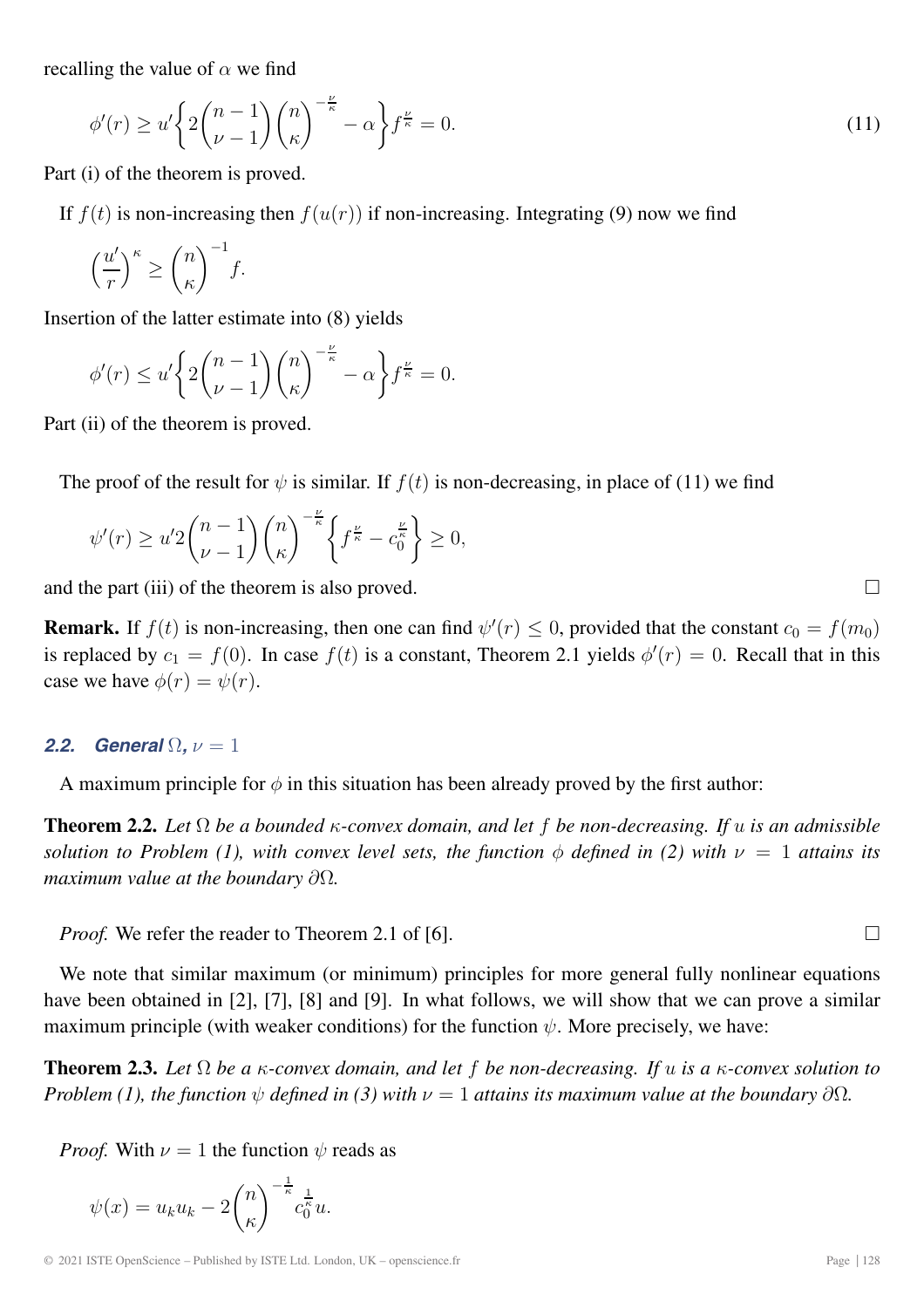We find

$$
\psi_{ii} = 2u_{iik}u_k + 2u_{ki}u_{ki} - 2\binom{n}{\kappa}^{-\frac{1}{\kappa}}c_0^{\frac{1}{\kappa}}u_{ii}.
$$

Let us make a suitable rotation around a point  $\bar{x}$  such that  $D^2u$  is diagonal at  $\bar{x}$ . Then,

$$
\psi_{ii} = 2u_{iik}u_k + 2u_{ii}u_{ii} - 2\binom{n}{\kappa}^{-\frac{1}{\kappa}}c_0^{\frac{1}{\kappa}}u_{ii}.
$$

Since

$$
T_{(\kappa-1)}^{ii}u_{ii} = \kappa \sigma_{(\kappa)} = \kappa f,
$$

we get

$$
T_{(\kappa-1)}^{ii}\psi_{ii} = 2\bigg[T_{(\kappa-1)}^{ii}u_{iik}u_k + T_{(\kappa-1)}^{ii}u_{ii}u_{ii} - \binom{n}{\kappa}^{-\frac{1}{\kappa}}c_0^{\frac{1}{\kappa}}\kappa f\bigg].\tag{12}
$$

From Equation (1) we find

$$
T^{ij}_{(\kappa-1)}u_{ijk} = f'u_k.
$$

Since  $D^2u$  is supposed to be diagonal at  $\bar{x}$ , then  $T_{(\kappa-1)}$  is also diagonal, so

$$
T_{(\kappa-1)}^{ii}u_{iik}u_k = f'u_ku_k. \tag{13}
$$

We claim that

$$
T_{(\kappa-1)}^{ii}u_{ii}u_{ii} \ge \binom{n}{\kappa}^{-\frac{1}{\kappa}}f^{\frac{1}{\kappa}}\kappa f. \tag{14}
$$

Indeed, we know that

$$
T_{(\kappa)} = \sigma_{(\kappa)}I - T_{(\kappa-1)}D^2u,
$$

from which we find

$$
T_{(\kappa-1)}(D^2u)^2 = \sigma_{(\kappa)}D^2u - T_{(\kappa)}D^2u.
$$

Therefore,

$$
T_{(\kappa-1)}^{ii} u_{ii} u_{ii} = \text{trace}(T_{(\kappa-1)}(D^2 u)^2) = \sigma_{(\kappa)} \text{trace}(D^2 u) - T_{(\kappa)}^{ii} u_{ii},
$$

and

$$
T_{(\kappa-1)}^{ii}u_{ii}u_{ii} = \sigma_{(\kappa)}\sigma_{(1)} - (\kappa+1)\sigma_{(\kappa+1)}.
$$

In view of the latter equation, (14) holds if

$$
\sigma_{(\kappa)}\sigma_{(1)} \geq (\kappa+1)\sigma_{(\kappa+1)} + {n \choose \kappa}^{-\frac{1}{\kappa}} \sigma^{\frac{1}{\kappa}}_{(\kappa)} \kappa \sigma_{(\kappa)}.
$$
\n(15)

We know that

$$
\sigma_{(1)} \ge n \binom{n}{\kappa}^{-\frac{1}{\kappa}} \sigma_{(\kappa)}^{\frac{1}{\kappa}},\tag{16}
$$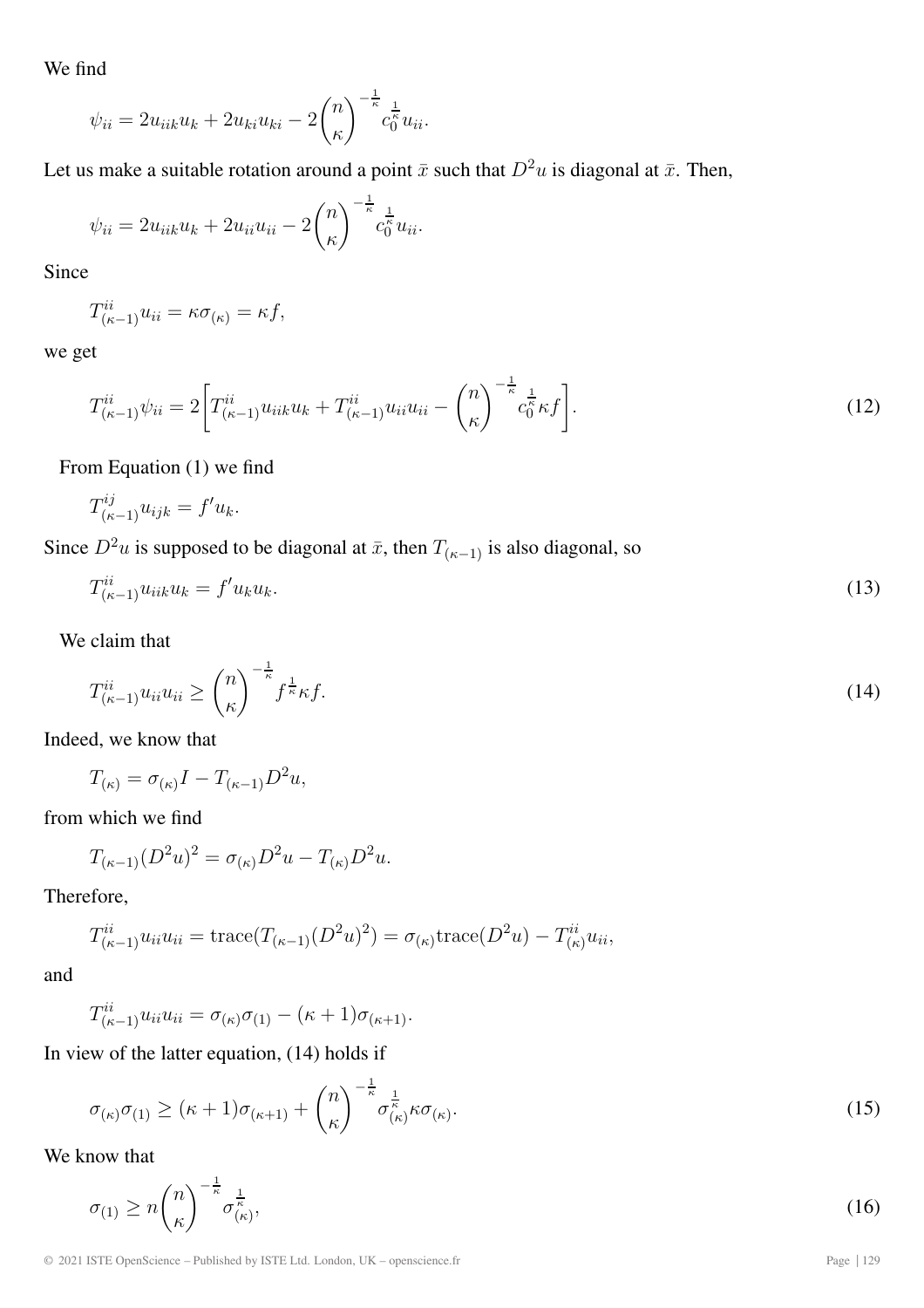$$
\sigma_{(1)} \ge n \binom{n}{\kappa+1}^{-\frac{1}{\kappa+1}} \sigma_{(\kappa+1)}^{\frac{1}{\kappa+1}},\tag{17}
$$

and

$$
\sigma_{(\kappa)} \ge \binom{n}{\kappa} \binom{n}{\kappa+1}^{-\frac{\kappa}{\kappa+1}} \sigma_{(\kappa+1)}^{\frac{\kappa}{\kappa+1}}.\tag{18}
$$

Now, by (16) we find

$$
\frac{\kappa}{n}\sigma_{(\kappa)}\sigma_{(1)} \ge \binom{n}{\kappa}^{-\frac{1}{\kappa}}\sigma^{\frac{1}{\kappa}}_{(\kappa)}\kappa\sigma_{(\kappa)}.
$$
\n(19)

By  $(17)$  and  $(18)$  we find

$$
\left(1 - \frac{\kappa}{n}\right)\sigma_{(\kappa)}\sigma_{(1)} \ge (\kappa + 1)\sigma_{(\kappa + 1)}.\tag{20}
$$

Adding  $(19)$  and  $(20)$  we find  $(15)$ , and  $(14)$  is proved.

Finally, insertion of (13) and (14) into (12) yields

$$
T_{(\kappa-1)}^{ii}\psi_{ii} \ge 2\bigg[f'u_ku_k + \binom{n}{\kappa}^{-\frac{1}{\kappa}}\left(f^{\frac{1}{\kappa}} - c_0^{\frac{1}{\kappa}}\right)\kappa f\bigg] \ge 0.
$$

Since u is κ-convex, the Newton matrix  $T_{(\kappa-1)}$  is positive definite. Therefore, the theorem follows from the classical maximum principle applied to the latter inequality. the classical maximum principle applied to the latter inequality.

#### **2.3.** General  $\Omega$ ,  $\nu = n$

A maximum principle for  $\psi$  (defined in (3)), when  $\kappa = \nu = n$ , has been proved by Feng and Shi (see [11], Theorem 1.1). When  $f = 1$ , the last result was proved in [4]. We discuss here the case of the P-function  $\phi$  (defined in (2)). When  $\kappa = \nu = n = 2$ , a maximum principle has been obtained by the first and the third authors in [10]. In what follows we obtain an extension of their result to any higher dimension:

**Theorem 2.4.** *Let* Ω *be a convex domain, and let* f *be non-decreasing. If* u *is a convex solution to Problem (1) with*  $\kappa = n$ , the function  $\phi$  *defined in (2) with*  $\nu = n$  *attains its maximum value at the boundary* ∂Ω*.*

*Proof.* Our method is very similar to that used in [4, 11]. Since  $T_{(n)} = O$  (the null matrix) and  $\sigma_{(n)} = f$ , from the equation

$$
T_{(n)} = \sigma_{(n)}I - T_{(n-1)}D^2u,
$$

we find

$$
T_{(n-1)} = (D^2 u)^{-1} f.
$$

If  $[u^{kl}]=(D^2u)^{-1}$ , the P-function (2) with  $\nu = n$  reads as

$$
\phi(x) := u^{kl} u_k u_l f - 2 \int_0^u f(s) \, ds. \tag{21}
$$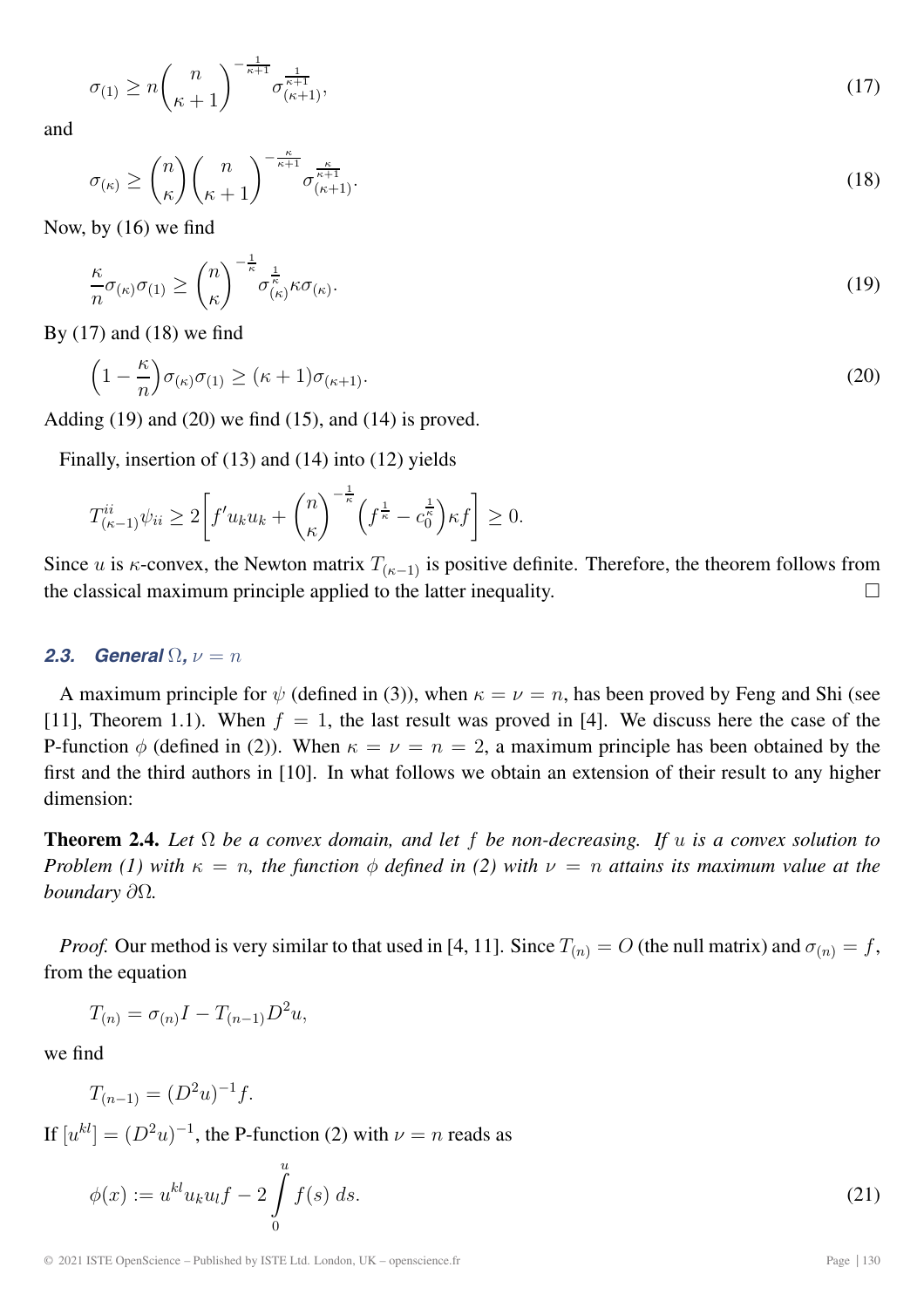We compute

$$
\phi_i = u_i^{kl} u_k u_l f + 2u^{kl} u_{ki} u_l f + u^{kl} u_k u_l u_i f' - 2f u_i.
$$

Since

 $u^{kl}u_{ki} = \delta_i^l$  (the Kroneckel delta function)

we find

$$
\phi_i = u_i^{kl} u_k u_l f + u^{kl} u_k u_l u_i f', \quad i = 1, \cdots, n.
$$

Further differentiation yields

$$
\phi_{ii} = u_{ii}^{kl} u_k u_l f + 2 u_i^{kl} u_{ki} u_l f + 2 u_i^{kl} u_k u_l u_i f' + 2 u^{kl} u_{ki} u_l u_i f' + u^{kl} u_k u_l u_{ii} f' + u^{kl} u_k u_l u_i^2 f''.
$$

Next, we make a suitable rotation around a point  $\bar{x}$  such that  $D^2u$  is diagonal at  $\bar{x}$ . In particular, for i fixed we have

$$
u^{ii}u_{ii}=1, \quad i=1,\cdots,n.
$$

Then we find

$$
\phi_{ii} = u_{ii}^{kl} u_k u_l f + 2u_i^{il} u_{ii} u_l f + 2u_i^{kl} u_k u_l u_i f' + 2u_i^2 f' + u^{ll} u_l^2 u_{ii} f' + u^{ll} u_l^2 u_i^2 f'', \quad i = 1, \cdots, n.
$$

Multiplying by  $u^{ii}$  (and adding from  $i = 1$  up to  $i = n$ ) we get

$$
u^{ii}\phi_{ii} = u^{ii}u_{ii}^{kl}u_{k}u_{l}f + 2u_{i}^{il}u_{l}f + 2u^{ii}u_{i}^{kl}u_{k}u_{l}u_{i}f' + 2u^{ii}u_{i}^{2}f' + nu^{ll}u_{l}^{2}f' + u^{ii}u^{ll}u_{l}^{2}u_{i}^{2}f''.
$$

Since  $(D<sup>2</sup>u)<sup>-1</sup> = T<sub>n-1</sub>$  is divergence free (see [15]) we have

$$
u_i^{il} = 0, \quad l = 1, \cdots, n.
$$

Therefore,

$$
u^{ii}\phi_{ii} = u^{ii}u_{ii}^{kl}u_{k}u_{l}f + 2u^{ii}u_{i}^{kl}u_{k}u_{l}u_{l}f'
$$
  
+ 
$$
2u^{ii}u_{i}^{2}f' + nu^{ll}u_{l}^{2}f' + u^{ii}u^{ll}u_{l}^{2}u_{i}^{2}f''.
$$
 (22)

Differentiating equation (1) (with  $\kappa = n$ ) with respect to  $x^k$  we find

$$
\frac{\partial \sigma_{(n)}}{\partial u_{ij}} u_{ijk} = f' u_k, \quad k = 1, \cdots, n.
$$

Recalling that

$$
\frac{\partial \sigma_{(n)}}{\partial u_{ij}} = T_{(n-1)}^{ij} = f u^{ij}
$$

we have

$$
fu^{ij}u_{ijk} = f'u_k,
$$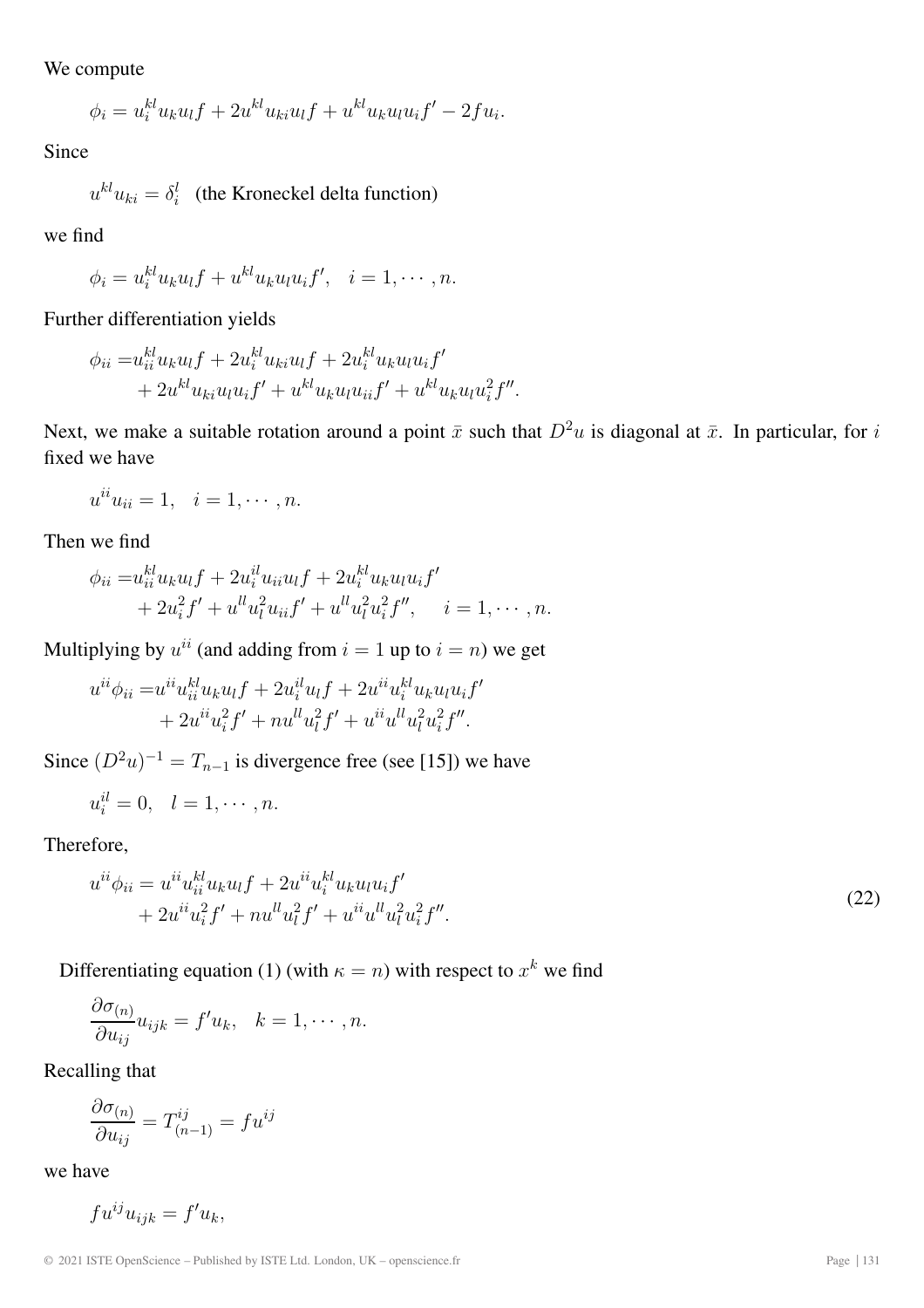and

$$
u^{ij}u_{ijk} = \frac{f'u_k}{f}.\tag{23}
$$

Further differentiation yields,

$$
u^{ij}u_{ijkl} + u_l^{ij}u_{ijk} = \frac{f(f''u_ku_l + f'u_{kl}) - (f')^2u_ku_l}{f^2}.
$$
\n(24)

Since

 $u^{il}u_{lj} = \delta^i_j, \ \ i,j = 1, \cdots, n,$ 

we have

$$
u_l^{ij} = -u^{ip}u^{jq}u_{pql}.\tag{25}
$$

At the point  $\bar{x}$  we have

$$
u_l^{ij} = -u^{ii} u^{jj} u_{ijl}.
$$

By (24) and the latter equation, at  $\bar{x}$  we find

$$
u^{ii}u_{iikl} = u^{ii}u^{jj}u_{ijl}u_{ijk} + \frac{f(f''u_{k}u_{l} + f'u_{kl}) - (f')^{2}u_{k}u_{l}}{f^{2}}.
$$
\n(26)

Let us now write  $(25)$  as

$$
u_i^{kl} = -u^{kp}u^{lq}u_{pqi}.
$$

Further differentiation yields, for  $i = 1, \cdots, n$ ,

$$
u_{ii}^{kl} = (u^{ks}u^{rq}u^{pl} + u^{kq}u^{ps}u^{rl})u_{pqi}u_{rsi} - u^{kp}u^{lq}u_{pqii}
$$
  
= 
$$
2u^{kk}u^{ll}u^{jj}u_{jki}u_{jli} - u^{kk}u^{ll}u_{klii}.
$$

Multiplying by  $u^{ii}$  we find

$$
u^{ii}u_{ii}^{kl} = 2u^{ii}u^{jj}u^{kk}u^{ll}u_{jki}u_{jli} - u^{kk}u^{ll}u^{ii}u_{iikl}.
$$
\n(27)

Insertion of (26) into (27) leads to

$$
u^{ii}u_{ii}^{kl} = 2u^{ii}u^{jj}u^{kk}u^{ll}u_{jki}u_{jli}
$$
  
- 
$$
u^{kk}u^{ll}\left(u^{ii}u^{jj}u_{ijl}u_{ijk} + \frac{f(f''u_{k}u_{l} + f'u_{kl}) - (f')^{2}u_{k}u_{l}}{f^{2}}\right).
$$

Simplifying we get

$$
u^{ii}u_{ii}^{kl} = u^{ii}u^{jj}u^{kk}u^{ll}u_{jki}u_{jli} - u^{kk}u^{ll}\frac{f(f''u_{k}u_{l} + f'u_{kl}) - (f')^{2}u_{k}u_{l}}{f^{2}}.
$$
\n(28)

Therefore, since (for l fixed)  $u^{ll}u_{ll} = 1$ , we have

$$
u^{ii}u_{ii}^{kl}u_{k}u_{l}f = u^{ii}u^{jj}(u^{kk}u_{jki}u_{k})^{2}f - (u^{kk}u_{k}^{2})^{2}f'' - u^{kk}u_{k}^{2}f' + u^{kk}u^{ll}\frac{(f')^{2}}{f}u_{k}^{2}u_{l}^{2}.
$$
\n(29)

© 2021 ISTE OpenScience – Published by ISTE Ltd. London, UK – openscience.fr Page | 132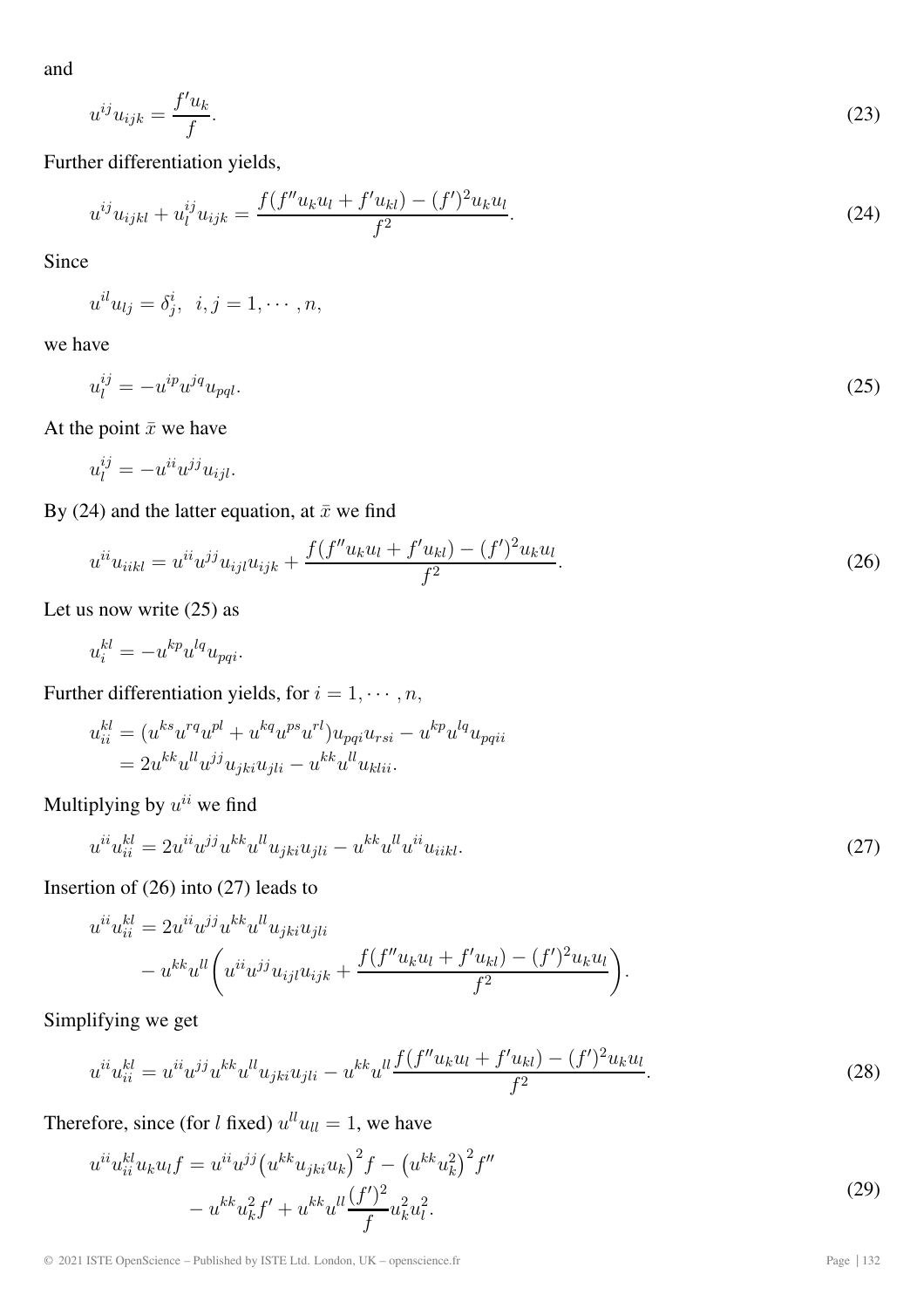Inserting  $(25)$  and  $(29)$  into  $(22)$  we find

$$
u^{ii}\phi_{ii} = u^{ii}u^{jj}(u^{kk}u_{jki}u_k)^2 f - (u^{kk}u_k^2)^2 f'' + u^{kk}u^{ll}\frac{(f')^2}{f}u_k^2u_l^2
$$
  
+ 
$$
(n+1)u^{kk}u_k^2 f' - 2u^{ii}u^{kk}u^{ll}u_{kli}u_ku_lu_i f' + (u^{ii}u_i^2)^2 f''.
$$

Hence,

$$
u^{ii}\phi_{ii} = u^{ii}u^{jj}\left(u^{kk}u_{jki}u_k - \frac{f'}{f}u_iu_j\right)^2 f + (n+1)u^{kk}u_k^2 f' \ge 0.
$$
\n(30)

Since u is convex, the matrix  $(D^2u)^{-1}$  is positive definite. Therefore, the theorem follows by (30) and the classical maximum principle.  $\Box$ 

**Remarks.** (i) Consider a  $n \times n$  symmetric positive definite matrix A such that

 $det A = 1.$ 

If  $v(x) = u(Ax)$  then

$$
Dv = ADu,
$$
  
\n
$$
D^{2}v = AD^{2}uA,
$$
  
\n
$$
(D^{2}v)^{-1} = A^{-1}(D^{2}u)^{-1}A^{-1}
$$

Hence,

 $det D^2 v = det D^2 u,$ 

and

$$
v^{ij}v_iv_j = (Dv)^t(D^2v)^{-1}Dv = (Du)^tAA^{-1}(D^2u)^{-1}A^{-1}ADu
$$
  
= 
$$
(Du)^t(D^2u)^{-1}Du = u^{ij}u_iu_j.
$$

.

It follows that equation (1) and the P-function (2) with  $\nu = n$  are invariant under the transformation  $x \to Ax$ . Clearly this transformation maps the domain  $\Omega$  into  $A(\Omega)$ , but it preserves the volume, since  $det A = 1.$ 

(ii) As far as we know, there is no maximum principle known for  $\phi$  or  $\psi$ , when  $2 < \nu < n$ , except the one for the case of a ball, obtained in this paper. Therefore, the problem of finding a similar maximum principle for general domains remain open.

#### **3. Overdetermined problems**

Let us first recall a result proved by the first author:

**Theorem 3.1.** *Let* Ω *be strictly convex, and let* u *be an admissible solution of the problem (1) with*  $f = {n \choose \kappa}$ . If u satisfies the following further boundary condition

$$
H_{(\kappa-1)}|Du|^{\kappa-1} = \binom{n-1}{\kappa-1} \quad \text{on } \partial\Omega,
$$

*then*  $\Omega$  *must be a ball.*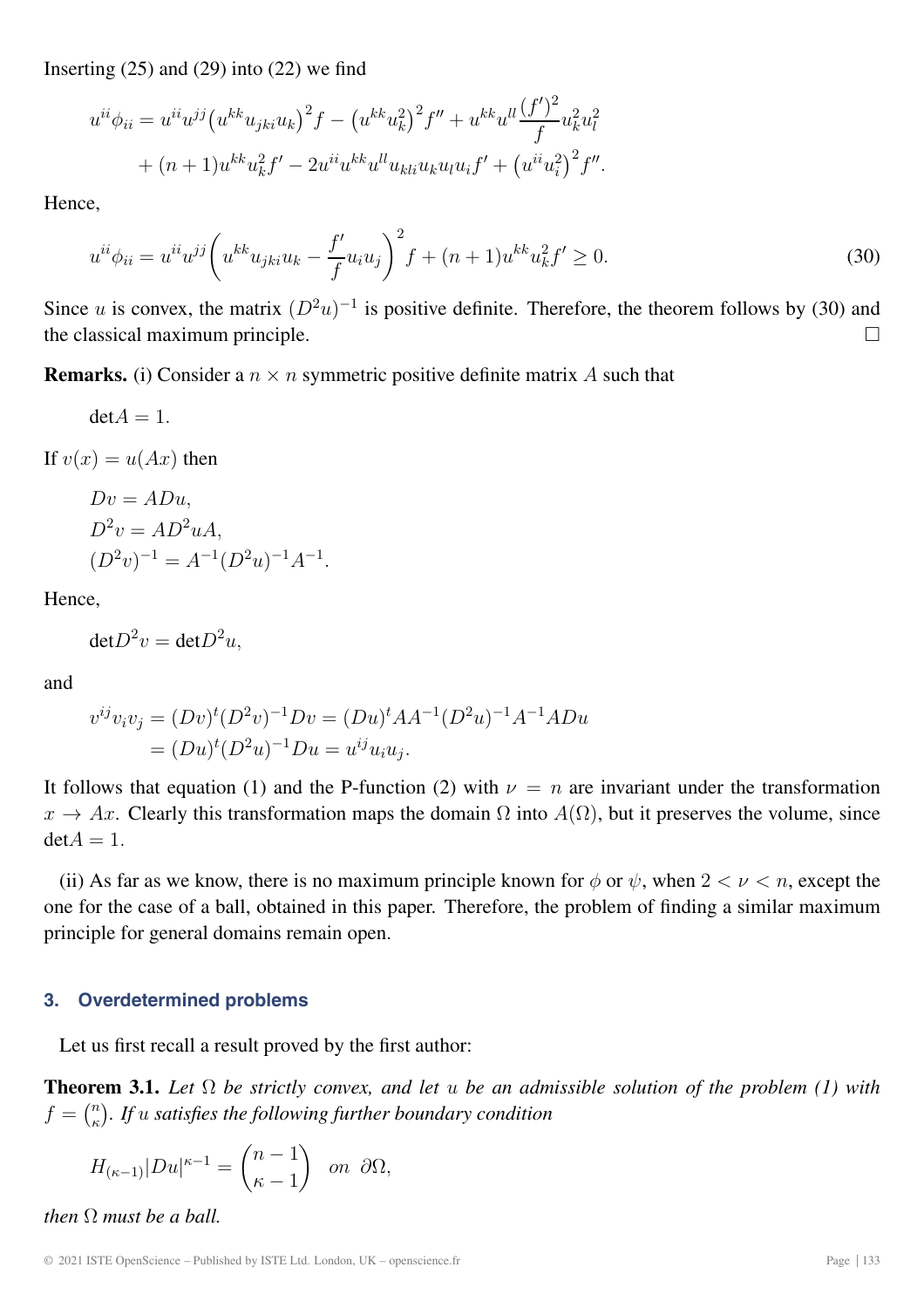*Proof.* We refer the reader to Theorem 3.2 (i) of [6].  $\Box$ 

We prove here the following generalization.

**Theorem 3.2.** *Let* Ω *be strictly convex, and let* u *be an admissible solution of the problem (1), with*  $f = {n \choose \kappa}$ . Fix an integer  $r$  such that  $1 \leq r < \kappa$ . If u satisfies the following further boundary condition

$$
\frac{H_{(\kappa-1)}}{H_{(r-1)}}|Du|^{\kappa-r} = \binom{n-r}{\kappa-r}\binom{\kappa-1}{r-1}^{-1} \quad \text{on } \partial\Omega,
$$
\n(31)

*then*  $\Omega$  *must be a ball.* 

*Proof.* Recall the following Newton inequality: if  $\lambda_1, \dots, \lambda_n$  are the eigenvalues of  $D^2u$ , then we have

$$
\left(\frac{\sigma_{(r)}}{\binom{n}{r}}\right) \ge \left(\frac{\sigma_{(\kappa)}}{\binom{n}{\kappa}}\right)^{\frac{r}{\kappa}},\tag{32}
$$

with equality if and only if  $\lambda_1 = \cdots = \lambda_n$  (see [12]).

From equation (1), with  $f = \binom{n}{\kappa}$ , we have

$$
\frac{\sigma_{(\kappa)}}{\binom{n}{\kappa}} = 1.
$$

Therefore, by (32) we have

$$
\frac{\sigma_{(r)}}{\binom{n}{r}} \ge \frac{\sigma_{(\kappa)}}{\binom{n}{\kappa}}.\tag{33}
$$

Recalling that  $T_{(r-1)}$  is divergence free and using Green's formula we find

$$
\int_{\Omega} \frac{\sigma_{(r)}}{\binom{n}{r}} dx = \binom{n}{r}^{-1} \frac{1}{r} \int_{\Omega} T_{(r-1)}^{ij} u_{ij} dx = \binom{n}{r}^{-1} \frac{1}{r} \int_{\Omega} \left( T_{(r-1)}^{ij} u_i \right)_j dx
$$
\n
$$
= \binom{n}{r}^{-1} \frac{1}{r} \int_{\partial \Omega} T_{(r-1)}^{ij} u_i u_j \frac{1}{|Du|} ds = \binom{n}{r}^{-1} \frac{1}{r} \int_{\partial \Omega} H_{(r-1)} |Du|^r ds,
$$
\n(34)

where the equation

$$
T^{ij}_{(r-1)}u_iu_j = H_{(r-1)}|Du|^{r+1} \text{ on } \partial\Omega
$$

has been used (we refer the reader to [15] for a proof). Similarly, we find

$$
\int_{\Omega} \frac{\sigma_{(\kappa)}}{\binom{n}{\kappa}} dx = \binom{n}{\kappa}^{-1} \frac{1}{\kappa} \int_{\Omega} T_{(\kappa-1)}^{ij} u_{ij} dx = \binom{n}{\kappa}^{-1} \frac{1}{\kappa} \int_{\Omega} \left( T_{(\kappa-1)}^{ij} u_i \right)_j dx
$$
\n
$$
= \binom{n}{\kappa}^{-1} \frac{1}{\kappa} \int_{\partial \Omega} T_{(\kappa-1)}^{ij} u_i u_j \frac{1}{|Du|} ds = \binom{n}{\kappa}^{-1} \frac{1}{\kappa} \int_{\partial \Omega} H_{(\kappa-1)} |Du|^{\kappa} ds. \tag{35}
$$

Using the boundary condition (31) we have

$$
{\binom{n}{r}}^{-1} \frac{1}{r} \int_{\partial\Omega} H_{(r-1)} |Du|^r ds = {\binom{n}{\kappa}}^{-1} \frac{1}{\kappa} \int_{\partial\Omega} H_{(\kappa-1)} |Du|^{\kappa} ds.
$$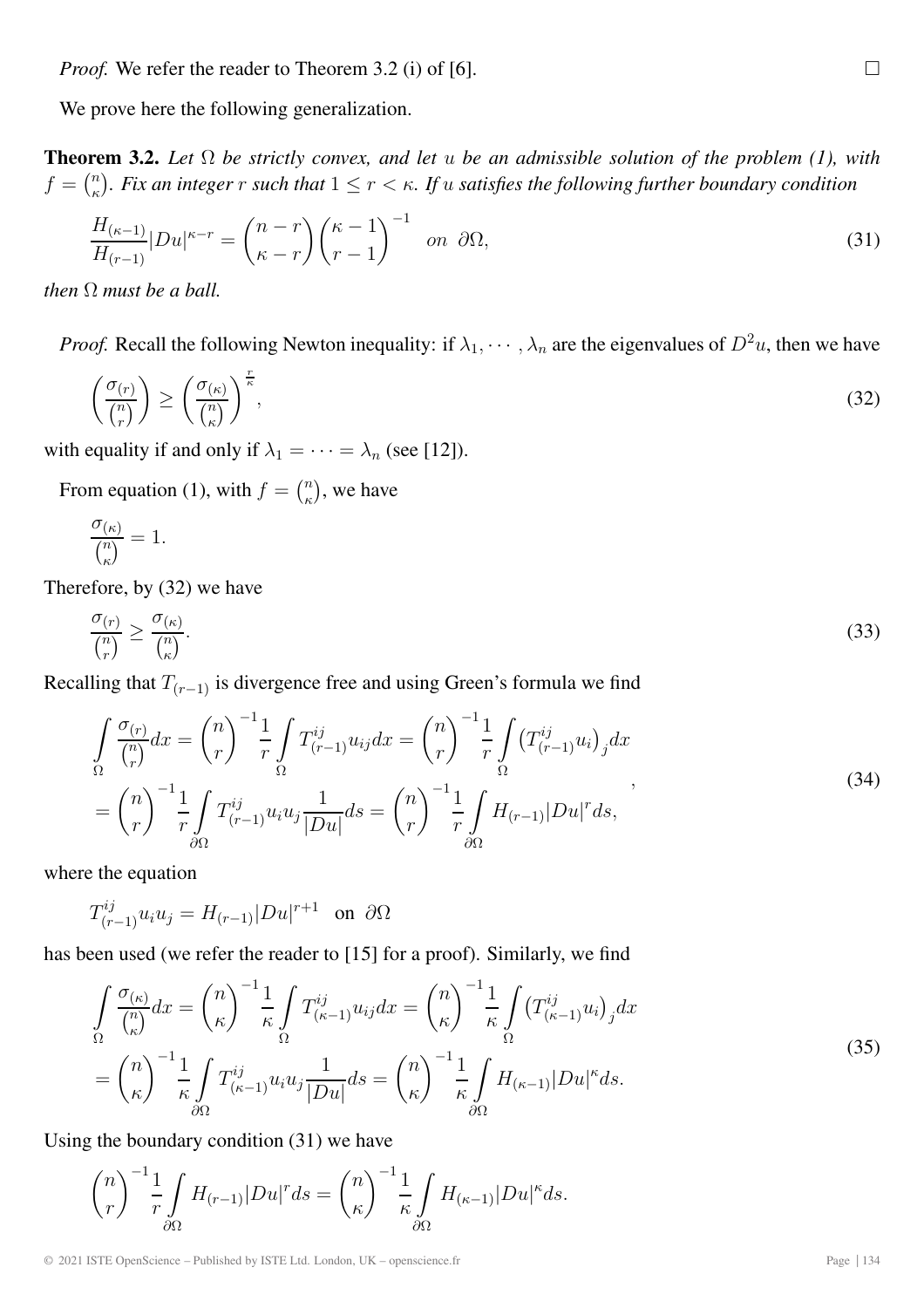Therefore, from (34) and (35) we find

$$
\int_{\Omega} \left( \frac{\sigma_{(r)}}{\binom{n}{r}} - \frac{\sigma_{(\kappa)}}{\binom{n}{\kappa}} \right) dx = 0.
$$

The latter result and inequality (33) imply

$$
\frac{\sigma_{(r)}}{\binom{n}{r}} = \frac{\sigma_{(\kappa)}}{\binom{n}{\kappa}}, \quad x \in \Omega.
$$

Since

$$
\frac{\sigma_{(\kappa)}}{\binom{n}{\kappa}} = 1
$$

we can also write our previous equation as

$$
\frac{\sigma_{(r)}}{\binom{n}{r}}=\left(\frac{\sigma_{(\kappa)}}{\binom{n}{\kappa}}\right)^{\frac{r}{\kappa}}.
$$

Then, equality must hold in (32), and the eigenvalues  $\lambda_1, \dots, \lambda_n$  of  $D^2u$  must be equal. By Equation (1) with  $f = \binom{n}{\kappa}$ ,  $D^2 u$  is the identity matrix, and the result follows.  $\Box$ 

We consider now an overdetermined problem already solved in [3] by using a different method. We need the following Pohozaev type identity.

**Lemma 3.3.** *If*  $\Omega$  *is*  $\kappa$ *-convex, if*  $e = (e^1, \dots, e^n)$  *is the exterior normal to*  $\partial \Omega$  *and if u is an admissible solution to problem (1) with*  $f = 1$ *, then* 

$$
\int_{\partial\Omega} x^{\ell} e^{\ell} T^{ij}_{(\kappa-1)} u_i u_j ds = \kappa (n+2) \int_{\Omega} (-u) dx.
$$
\n(36)

*Proof.* Since  $u = 0$  on  $\partial\Omega$  we have  $u_j = |Du|e^j$  and  $e^{\ell} = \frac{u_{\ell}}{|Du|}$ . Therefore,

$$
\int_{\partial\Omega} x^{\ell} e^{\ell} T^{ij}_{(\kappa-1)} u_i u_j ds = \int_{\partial\Omega} x^{\ell} u_{\ell} T^{ij}_{(\kappa-1)} u_i e^j ds = \int_{\Omega} (x^{\ell} u_{\ell} T^{ij}_{(\kappa-1)} u_i)_{j} dx \n= \int_{\Omega} T^{ij}_{(\kappa-1)} u_i u_j dx + \int_{\Omega} x^{\ell} u_{\ell} T^{ij}_{(\kappa-1)} u_i dx + \int_{\Omega} x^{\ell} u_{\ell} T^{ij}_{(\kappa-1)} u_{ij} dx.
$$
\n(37)

Integrating by parts and using the fact that  $T_{(\kappa-1)}$  is divergence free, we find

$$
\int_{\Omega} T_{(\kappa-1)}^{ij} u_i u_j dx = \int_{\Omega} T_{(\kappa-1)}^{ij} u_{ij} (-u) dx = \kappa \int_{\Omega} (-u) dx.
$$
\n(38)

Next, since  $\sigma_{(\kappa)} = 1$  we have

$$
T_{(\kappa)} = I - T_{(\kappa-1)} D^2 u,
$$

and

$$
T^{ij}_{(\kappa-1)}u_{\ell j}=\delta^i_{\ell}-T^{i\ell}_{(\kappa)}.
$$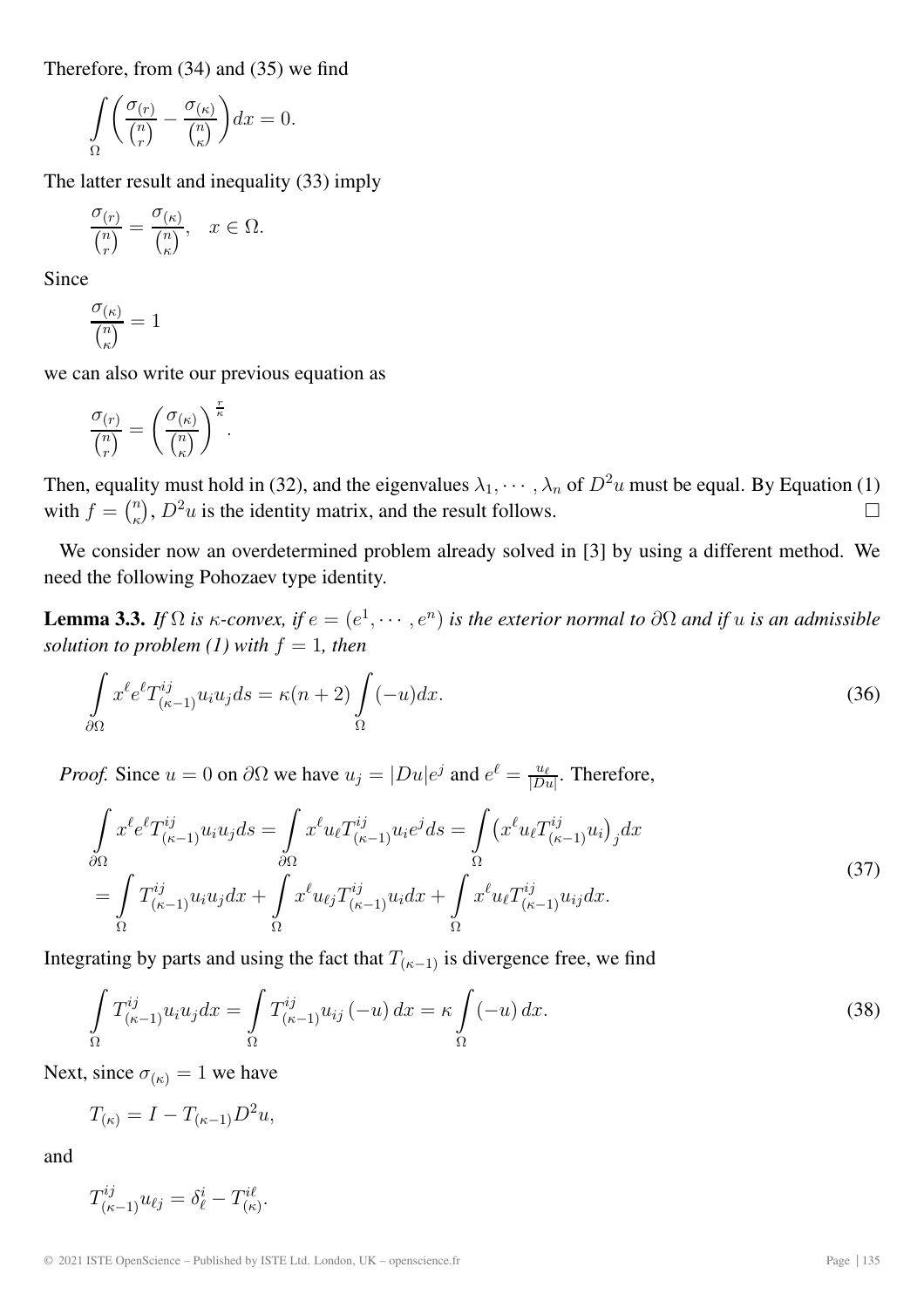On the other hand, since  $I - T_{(\kappa)}$  is divergence free, it follows that

$$
\Big(u_{\ell j} T^{ij}_{(\kappa-1)}\Big)_i = 0.
$$

Therefore,

$$
\int_{\Omega} x^{\ell} u_{\ell j} T_{(\kappa-1)}^{ij} u_i dx = \int_{\Omega} \left( x^{\ell} u_{\ell j} T_{(\kappa-1)}^{ij} \right)_i (-u) dx
$$
\n
$$
= \int_{\Omega} \delta_i^{\ell} u_{\ell j} T_{(\kappa-1)}^{ij} (-u) dx = \kappa \int_{\Omega} (-u) dx.
$$
\n(39)

Finally, we also have

$$
\int_{\Omega} x^{\ell} u_{\ell} T^{ij}_{(\kappa - 1)} u_{ij} dx = \kappa \int_{\Omega} x^{\ell} u_{\ell} dx = \kappa n \int_{\Omega} (-u) dx.
$$
\n(40)

Inserting now (38), (39) and (40) into (37), we are lead to (36). The proof of the lemma is thus achieved.  $\Box$ 

Now let us consider problem (1), with  $\kappa = n$  and  $f = 1$ . Our new further boundary condition is the following

$$
T_{(n-1)}^{ij}u_iu_j=c^2 \quad \text{on} \quad \partial\Omega. \tag{41}
$$

Condition (41) can be written as

$$
H_{(n-1)}|Du|^{n+1}=c^2 \quad \text{on} \ \ \partial\Omega.
$$

We note that the exponent of  $|Du|$  is now  $n + 1$ , whereas in Theorem 3.1, with  $\kappa = n$ , the exponent of  $|Du|$  is  $n-1$ . Condition (41) does not imply that  $\Omega$  is a ball. Indeed, condition (41) and equation (1), with  $\kappa = n$ , are invariant under the linear transformation  $y = Ax$ , where A is a symmetric matrix with det $A = 1$ . By Theorem 4.2 of [5], condition (41) appears naturally while optimizing the domain dependent functional

$$
E(\Omega) = \int_{\Omega} \left( T_{(n-1)}^{ij} u_i u_j u + (n+n^2) u \right) dx
$$

(where u is the solution to Problem (1) with  $\kappa = n$  and  $f = 1$ ), among all domains  $\Omega$  of given measure. Note that we can express the previous functional as

$$
E(\Omega) = n^2 \int_{\Omega} u \, dx.
$$

By Theorem 1.1 of [4] (or our Theorem 2.4 with  $f = 1$ ), we have

$$
T_{(n-1)}^{ij}u_iu_j - 2u \le \max_{\partial\Omega} T_{(n-1)}^{ij}u_iu_j \quad \forall x \in \Omega.
$$
\n(42)

**Theorem 3.4.** Let u be a convex solution to Problem (1), with  $\kappa = n$  and  $f = 1$ . If we have

$$
T_{(n-1)}^{ij}u_iu_j=c^2 \quad on \quad \partial\Omega
$$
\n(43)

*then equality holds in (42).*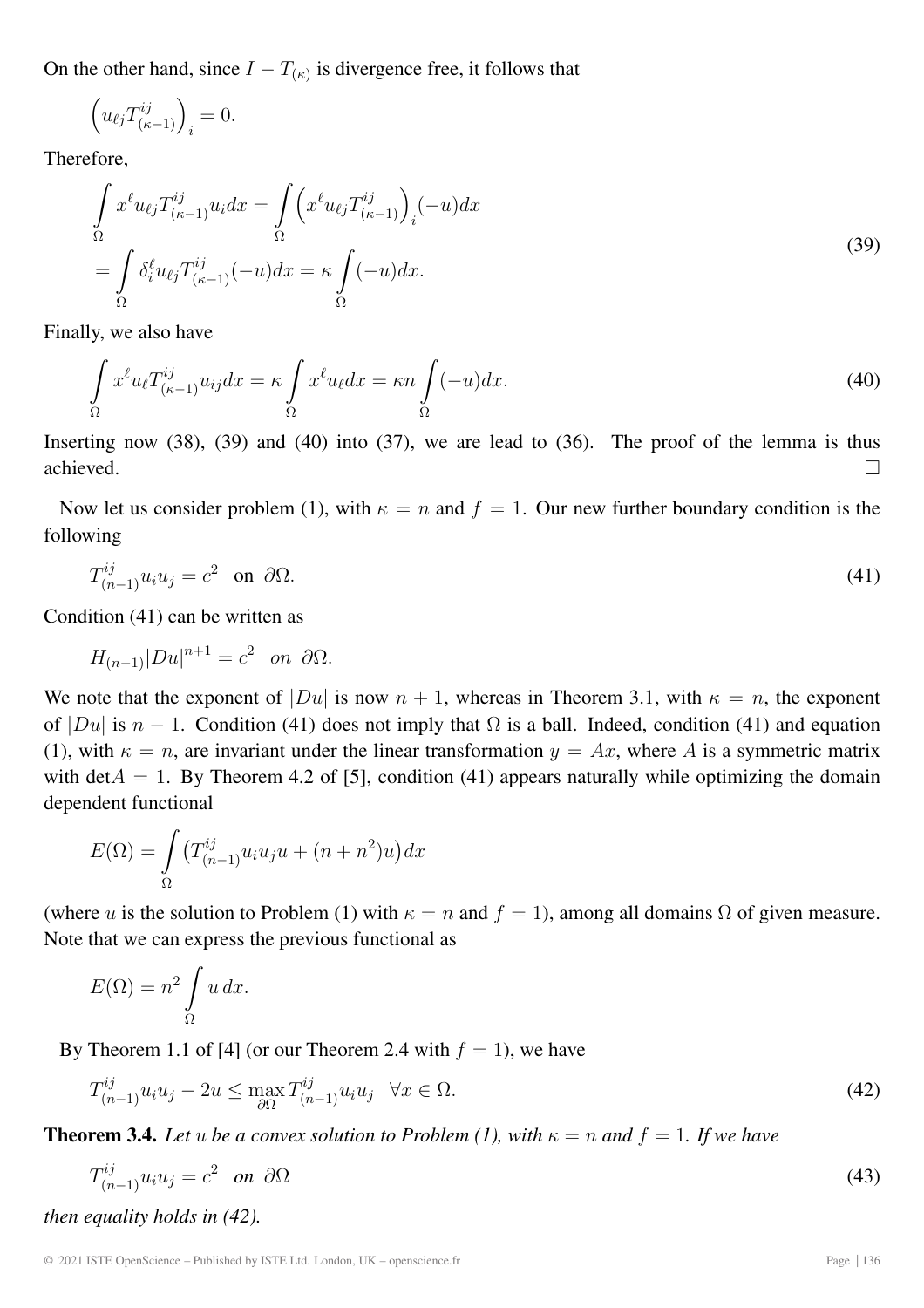*Proof.* By Lemma 3.3, with  $\kappa = n$ , we have

$$
\int_{\partial\Omega} x^{\ell} e^{\ell} T_{(n-1)}^{ij} u_i u_j ds = n(n+2) \int_{\Omega} (-u) dx.
$$

Using condition (43), from the latter equation we find

$$
c^2 \int_{\partial \Omega} x^{\ell} e^{\ell} d\sigma = n(n+2) \int_{\Omega} (-u) dx,
$$

so

$$
c^2|\Omega| = (n+2)\int_{\Omega}(-u)dx.\tag{44}
$$

On the other hand, integration of (42) over  $\Omega$  yields

$$
\int_{\Omega} T_{(n-1)}^{ij} u_i u_j dx + 2 \int_{\Omega} (-u) dx \le c^2 |\Omega|.
$$
\n(45)

Since

$$
\int_{\Omega} T_{(n-1)}^{ij} u_i u_j dx = \int_{\Omega} T_{(n-1)}^{ij} u_{ij}(-u) dx = n \int_{\Omega} (-u) dx,
$$

from (45) we find

$$
(n+2)\int_{\Omega}(-u)\,dx \le c^2|\Omega|.\tag{46}
$$

By (44), equality holds in (46). Hence, equality must hold in (45), and the assertion of the theorem follows. The proof is thus achieved.  $\Box$ 

**Remarks.** (i) Under the conditions of Theorem 3.4, we find  $c^2 = -2u_{min}$ . Hence,

$$
T_{(n-1)}^{ij}u_iu_j = 2(u - u_{min}), \quad x \in \Omega.
$$

As a consequence, if  $u_{min} < t < 0$  and if  $\Omega_t = \{x \in \Omega : u(x) < t\}$ , we have

$$
T_{(n-1)}^{ij}u_iu_j = 2(t - u_{min}) \text{ on } \partial\Omega_t,
$$

so

$$
H_{(n-1)}(\partial\Omega_t)|Du|^{n+1} = 2(t - u_{min}) \text{ on } \partial\Omega_t.
$$

(ii) A solution of the overdetermined problem of Theorem 3.4 is an ellipse if  $n = 2$  (see [1]) and an ellipsoid if  $n > 2$  (see [3]).

# **Acknowledgement**

The first author was supported by an FRG grant from the American University of Sharjah, project number FRG20-S-S117. The second author is a member of the Gruppo Nazionale per l'Analisi Matematica, la Probabilitá e le loro Applicazioni (GNAMPA) of the Istituto Nazionale di Alta Matematica (INdAM). Furthermore, she is partially supported by the research project: Evolutive and stationary Partial Differential Equations with a focus on biomathematics (Fondazione di Sardegna 2019).